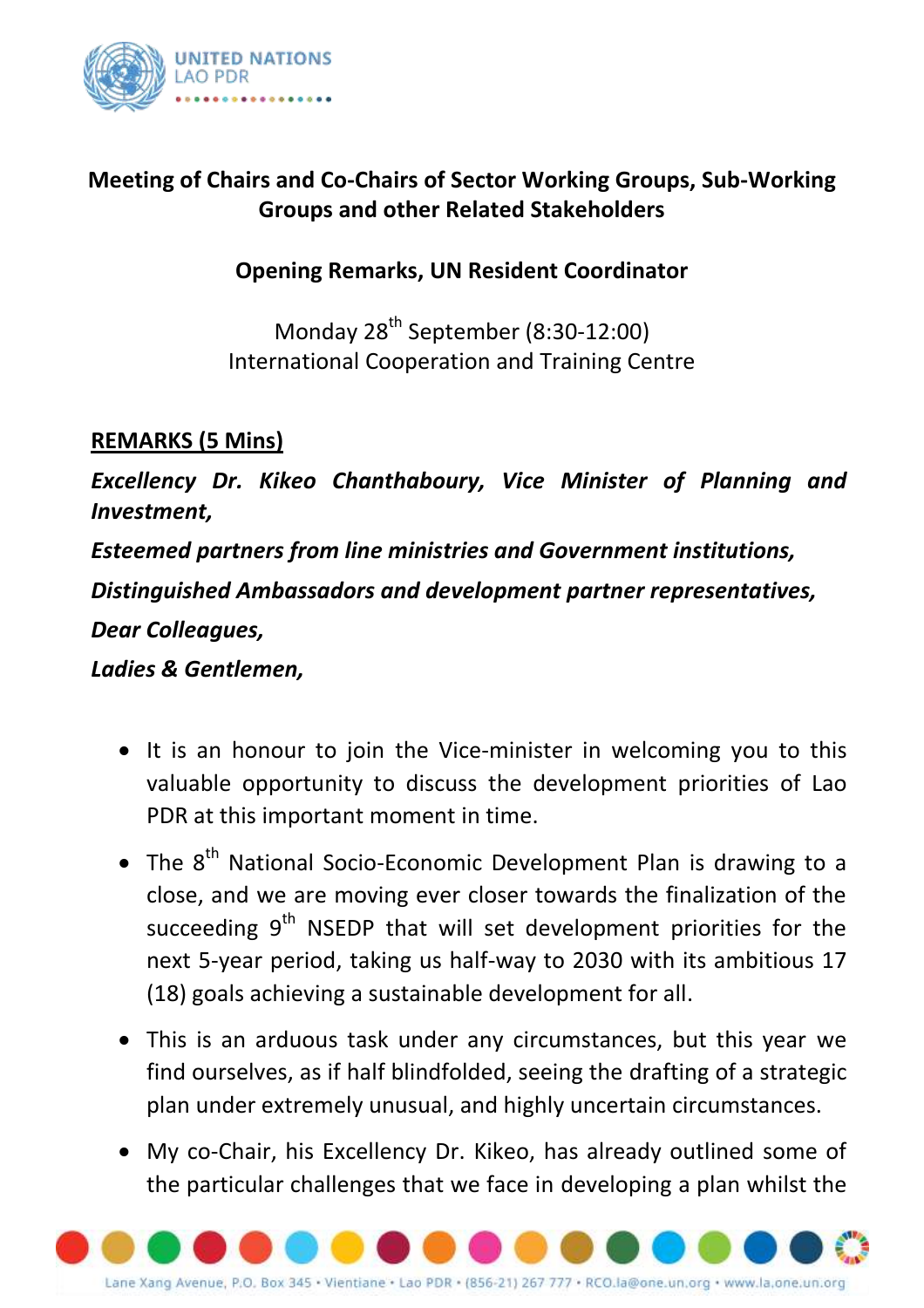

whole world grapples with a pandemic. Thankfully, thus far we have avoided major outbreaks in Lao PDR, but the more we learn about the social and economic consequences of COVID-19, the more alarming the situation becomes and the more it can be likened by a malady itself.

- One thing that is very clear already is that the social and economic implications of COVID-19 will not be short-lived. We will need to find ways to cope with the consequences of the pandemic for years to come.
- From a positive point of view, the  $9<sup>th</sup>$  NSEDP gives us the perfect opportunity to think carefully about how to set the right priorities accompanied by the policies that give the best chance of progress towards our shared development goals despite the demise of COVID-19.
- As part of efforts to think through the strategic implications for the 9<sup>th</sup> NSEDP, over the past weeks I have had the pleasure of working with a diverse range of stakeholders from Government, development partners, the private sector, trade unions and others under the Multi-Stakeholder Taskforce.
- Many of you, and your institutions, have been involved in this exercise, for which we are most grateful. In particular, I would like to thank those core members of the Taskforce who joined for every session, and my co-chairs for the five Policy dialogues, from:
	- 1. H.E. Vice Minister Dr. Bounleua Sinxayvoravong, from the Ministry of Finance;
	- 2. Mr. Oudet Souvannavong, President of the Lao National Chamber of Commerce and Industry;
	- 3. H.E. Vice Minister Mme Baykham Khattiya, from the Ministry of Labour and Social Welfare;

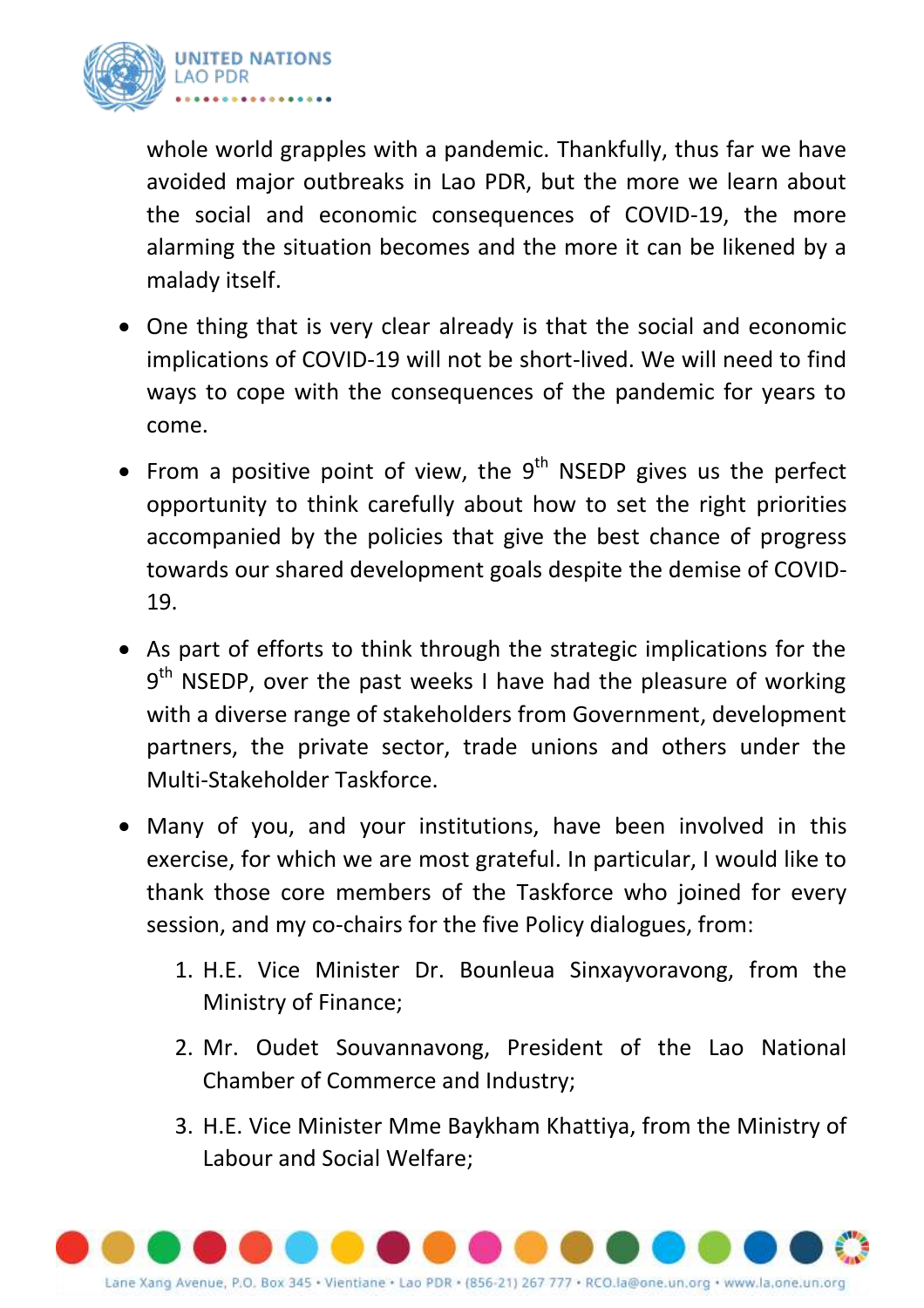

- 4. Mme. Phonevanh Outhavong from the DOP at the Ministry of Planning and Investment; and
- 5. H.E. Vice Minister Dr. Saynakhone Inthavong, from the Ministry of Natural Resources and Environment.
- Through the Taskforce, we looked across sectors and ask questions about what the implications of COVID-19 would be over the coming 5 years, and discussed how strategic policies and priorities would need to be adapted to the changing context in a coherent way. The outcome of these reflections is the strategic advice and recommendations for consideration that we will share with you today.
- We identified five key inter-sectional themes, as you will have seen in the agenda:
	- 1. Financing for Sustainable Development and Effective Development Cooperation;
	- 2. Trade and private sector, value chains and tourism;
	- 3. Human capital, including health and education: Managing changes and enhancing policy preparedness for decent work; and
	- 4. Green growth, resilience and risk management.
- For each of these, a working group consisting of representatives from key national institutions and relevant technical development partners worked to develop background papers to the outcome statements you have in front of you, drawing on existing analysis and suggesting possible ways forward. We then held a high-level policy dialogue under each of the themes, each in which we had a frank, open exchange of views and discussion on key priorities moving forward.

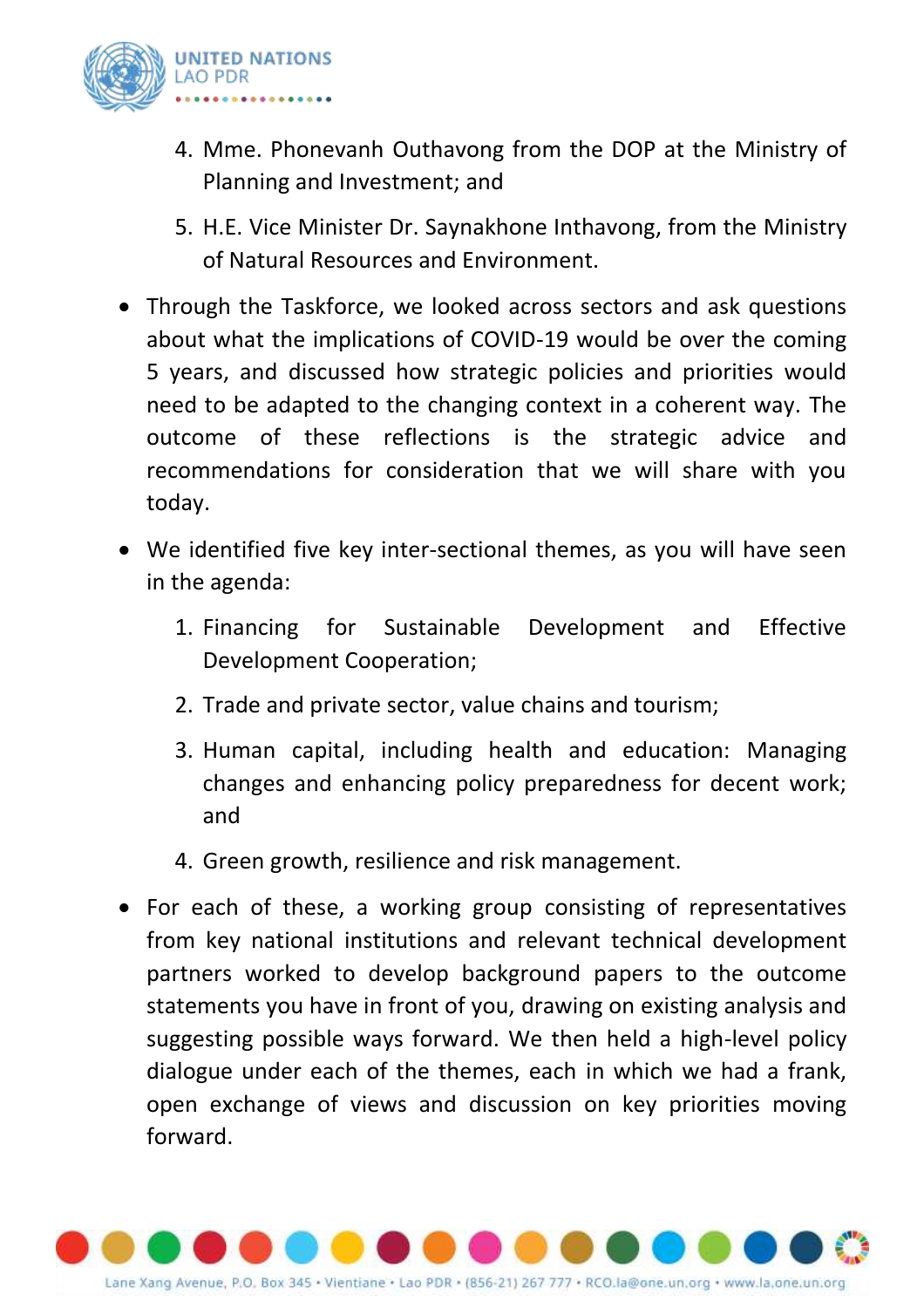

- We will discuss the outcomes of the discussions in more detail shortly, and with today's discussion we will formally bring the work of the Taskforce to a close. But, from the outset, let me say that I have been impressed by the openness with which some of the thorniest development challenges facing Lao PDR were discussed.
- As is the case everywhere, COVID-19 has caused immense disruption, and warrants careful assessment of what will be possible in the coming years. It is by carefully considering the evidence and making the right strategic calls that we stand the best chance of making progress toward our shared development goals in spite of the global pandemic.
- All here today have important roles to play in this process. Opportunities, such as the one today, are therefore crucial in building a shared understanding, aligning our efforts.
- As in previous years, the Round Table will be the centrepiece of our strategic discussions and deliberations on development priorities. As has already been mentioned, the main document to underpin these discussions will be the draft  $9<sup>th</sup>$  NSEDP. With much implementation work delayed by COVID related restrictions this year and the ongoing preparations ahead of the Party Congress next year, we have agreed to hold the RTM early next year.
- In reaching this decision however, we have been reassured that the RTM indeed will be the final broad based consultation before finalising 9<sup>th</sup> NSEDP. Nevertheless, and to ensure that this year's review by the Assembly will be as informed as possible I encourage all to use the opportunities over the coming months- including today- to provide feedback and contribute to the further development of the Plan.
- With this, let me thank you all again for your participation, and say that I am very much looking forward to the discussions.